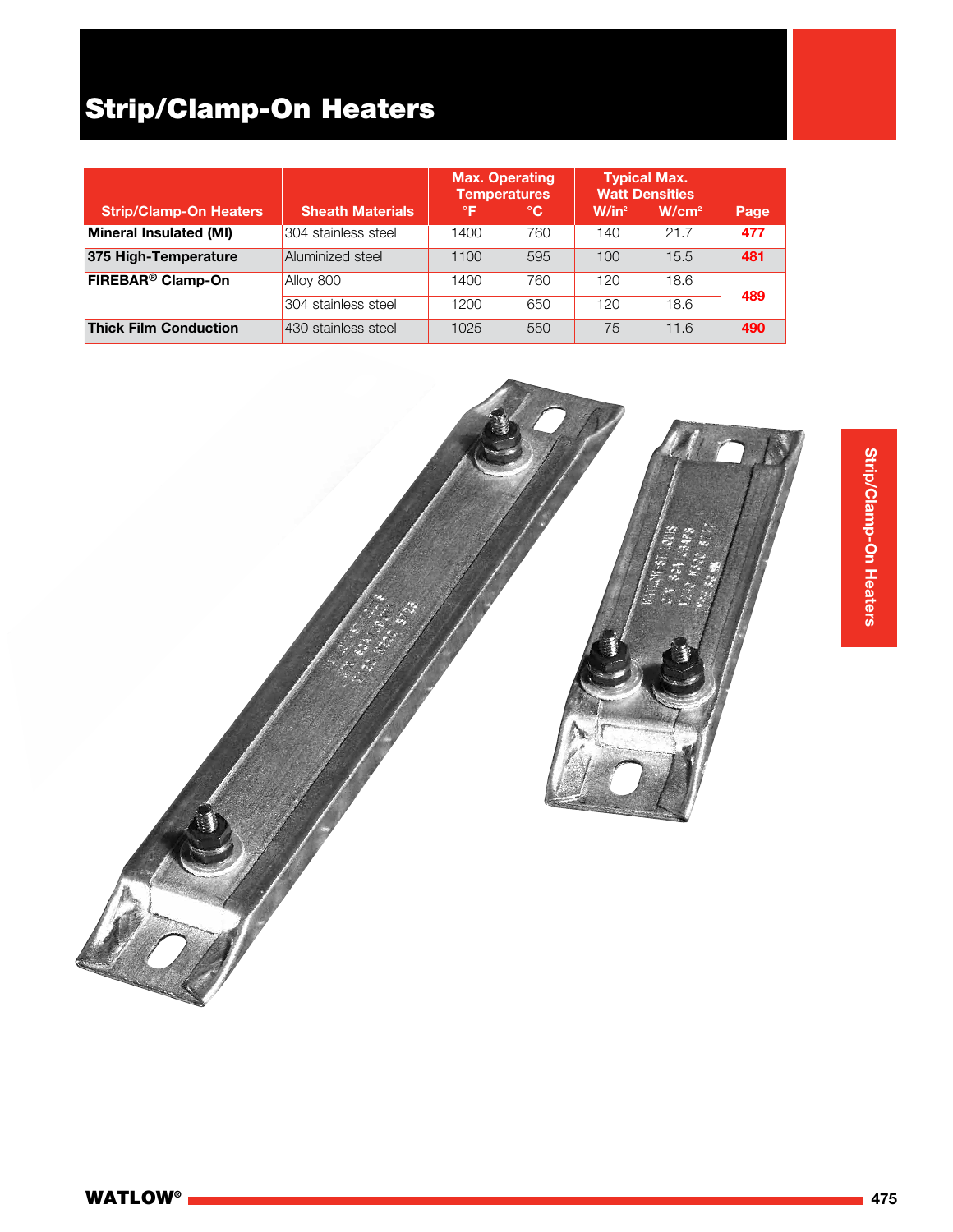#### 476 WATLOW®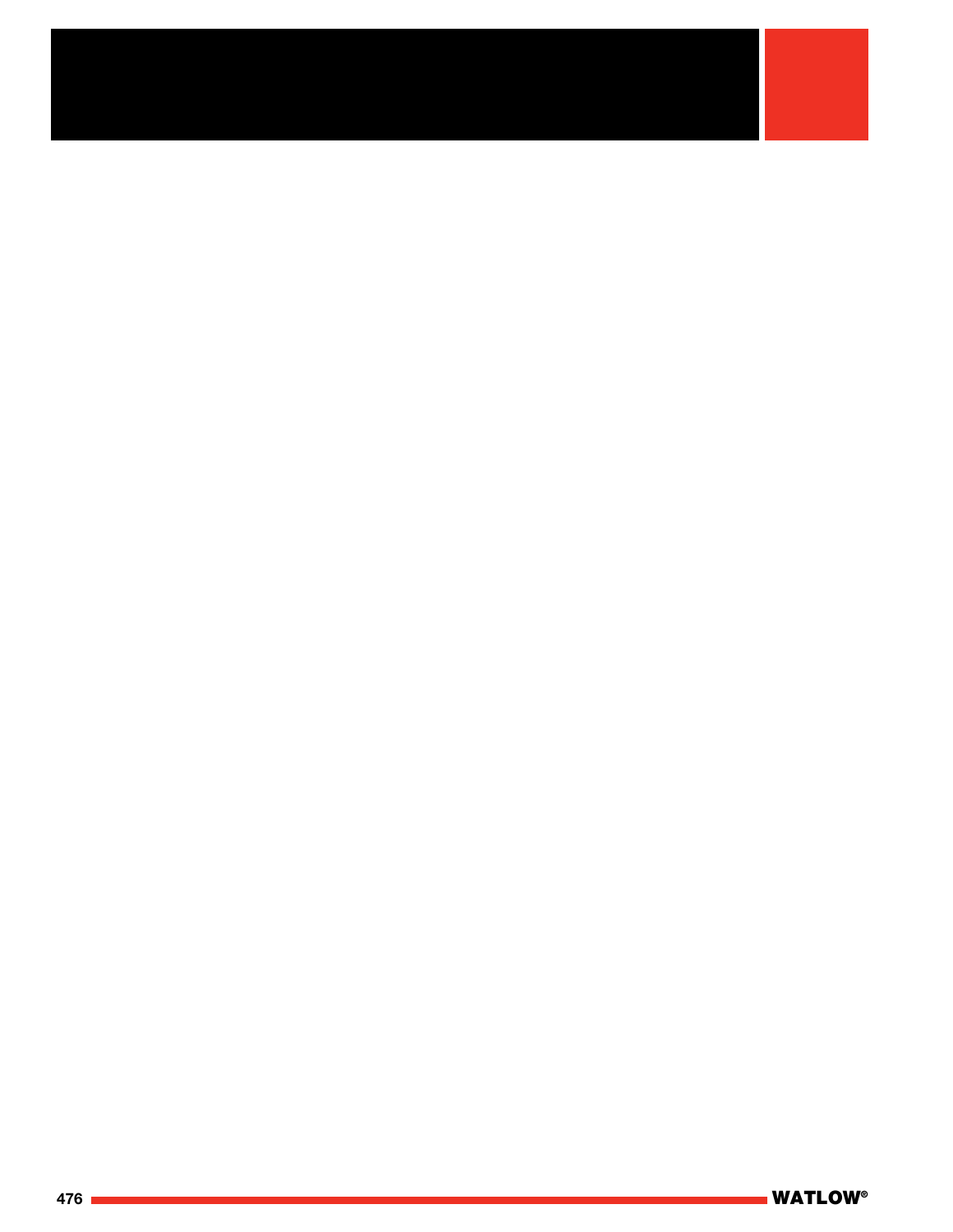# <span id="page-2-0"></span>Mineral Insulated (MI) Strip Heaters

The MI strip heater is a thin, responsive heater that uses the most advanced heater construction techniques. A nickel-chromium element wire is embedded in Watlow's exclusive mineral insulation material, which has a much higher thermal conductivity than the mica and hard ceramic insulators used in conventional heaters. This thin layer of insulation brings the element wire closer to the heater sheath. The result is heat flows easily from the element wire to the sheath allowing the wire to run cooler than conventional heaters and increasing heater life.

### Performance Capabilities

- Sheath temperatures up to 1400°F (760°C)
- Watt densities up to 140 W/in<sup>2</sup> (21.7 W/cm<sup>2</sup>)
- Maximum voltage up to 480VAC
- UL<sup>®</sup> component recognition for most 240VAC or less designs (UL® File #E52951)

#### Features and Benefits

#### Higher watt densities than any other strip heater

• Provides faster heat up

#### Exclusive mineral insulation

- Combines dielectric strength and superior thermal conductivity
- Transfers heat rapidly to the sheath

#### 304 stainless steel sheath

- Maintains the high compaction of mineral insulation
- Produces a rigid heater

#### Typical Applications

- Solder pots
- Zinc die-casting equipment
- Die and mold heating
- High-temperature resins
- Tank and platen heating
- Ovens
- Packaging equipment





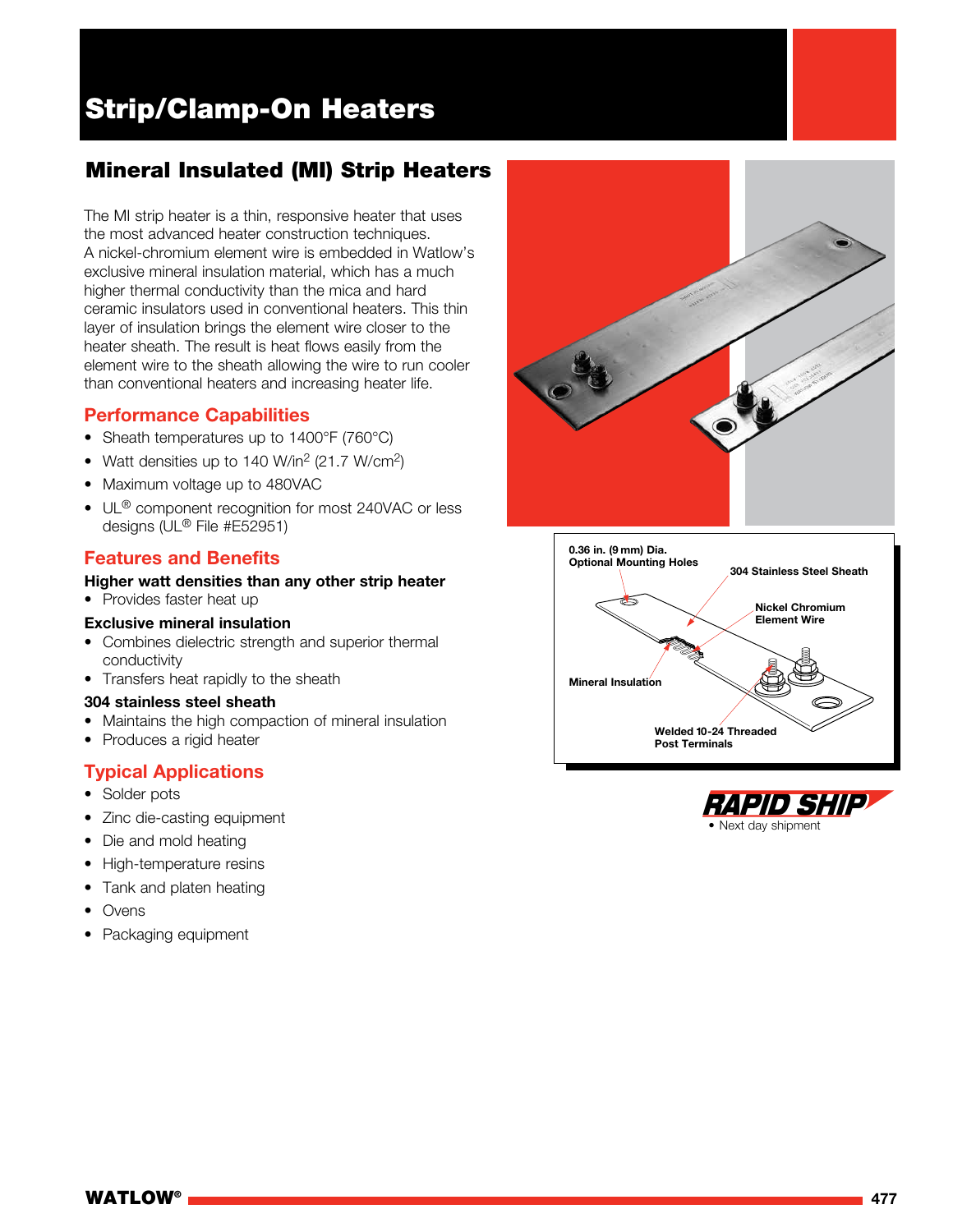# Mineral Insulated (MI) Strip Heaters

#### *Applications and Technical Data*

#### Calculating Watt Density

Watt density is the amount of wattage per square inch of heated area. To determine watt density, divide the total wattage by the heated area.

#### Watt Density =  $\frac{\text{Wattage}}{\text{Hess}$ Heated Area

To apply this equation, the heated area is the total contact surface of the heater less areas of no-heat found around terminals, mounting holes, etc.

#### Heated Area = Total Contact Area - No-Heat Area

#### To calculate the heated area:

- 1. Using the chart below, locate the no-heat factor corresponding to the type of heater being considered.
- 2. To use the formula below, insert the no-heat factors, length and width (in inches).

#### Heated Area = (Overall Length - No-Heat Factor) x Width

| Type                                                   | <b>No-Heat Factor</b><br>(in.) |
|--------------------------------------------------------|--------------------------------|
| 1 in. Wide<br>1 in. wide post terminal 1 on 1          | 1.75                           |
| 1 in. wide post terminal 1 on 1<br>with mounting holes | 3.00                           |
| For all other widths<br>2 on 1 post terminal           | 1.18                           |
| 2 on 1 with mounting holes                             | 3.18                           |

The drawings on the next page and the graph on this page will help in selecting the correct watt density for a particular application. First, refer to the drawings to determine the heated area of the heater. Then, use the watt density formula and graph to ensure that the maximum watt density of the heater does not exceed the specific application requirements.

Watt Density = Wattage Heated Area

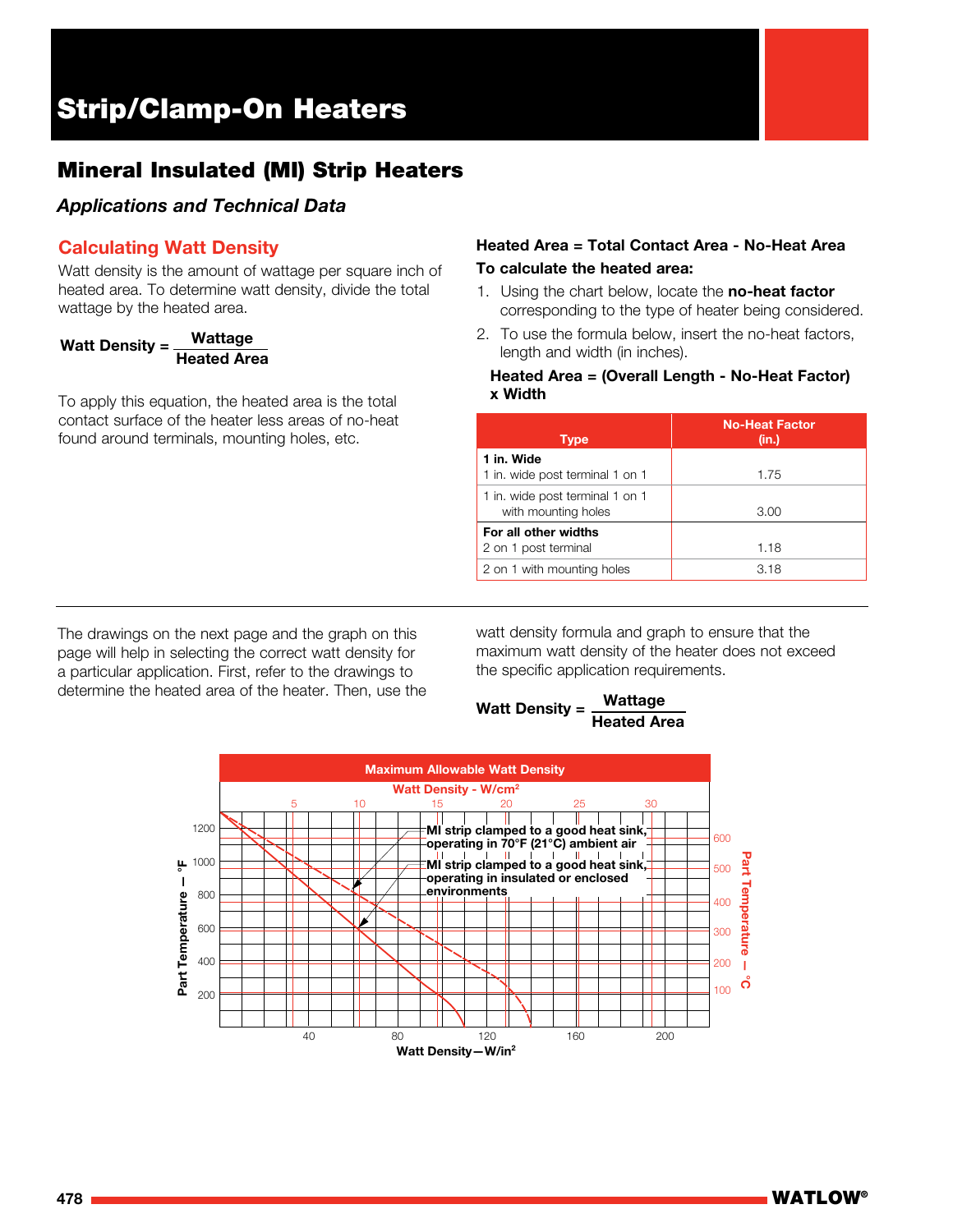#### **Strip/Clamp-On Heaters ½** in. **5⁄16** in. (7.9 mm)

### **Mineral Insulated (MI) Strip Heaters**

**Applications and Technical Data** (Continued) tions and Technical Data *(*C

### **Specifications**

### **Width**

**½** in.

**¾** in. (19 mm)

• 1,  $1^{1}/2$  and 2 in. (25, 38, 51 mm), tolerance  $\pm^{1}/32$ 

#### Length

 $\bullet$  8 to 30 in. (203 to 762 mm), tolerance  $\pm^{1}/8$ *ance* +

### **Terminations**

• 1 in. (25 mm) wide—post terminals one-on-one 11/2 to 2 in. (38 to 51 mm)—post terminals two-on-one 1**½** in. 1**½** in.

## All Widths 1**7⁄8** in. (47.6 mm)



Note: In most applications, mounting holes alone do not provide adequate clamping. A clamp bar should be used for each 4 in. (102 mm) of heater length.

### 1 in. (25 mm) Wide

(13 mm)

(13 mm) 10-24 Screw Thread



0.36 (9 mm) D, 2 Places

# 1<sup>1</sup>/<sub>2</sub> in. – 2 in. (38 – 51 mm) Wide

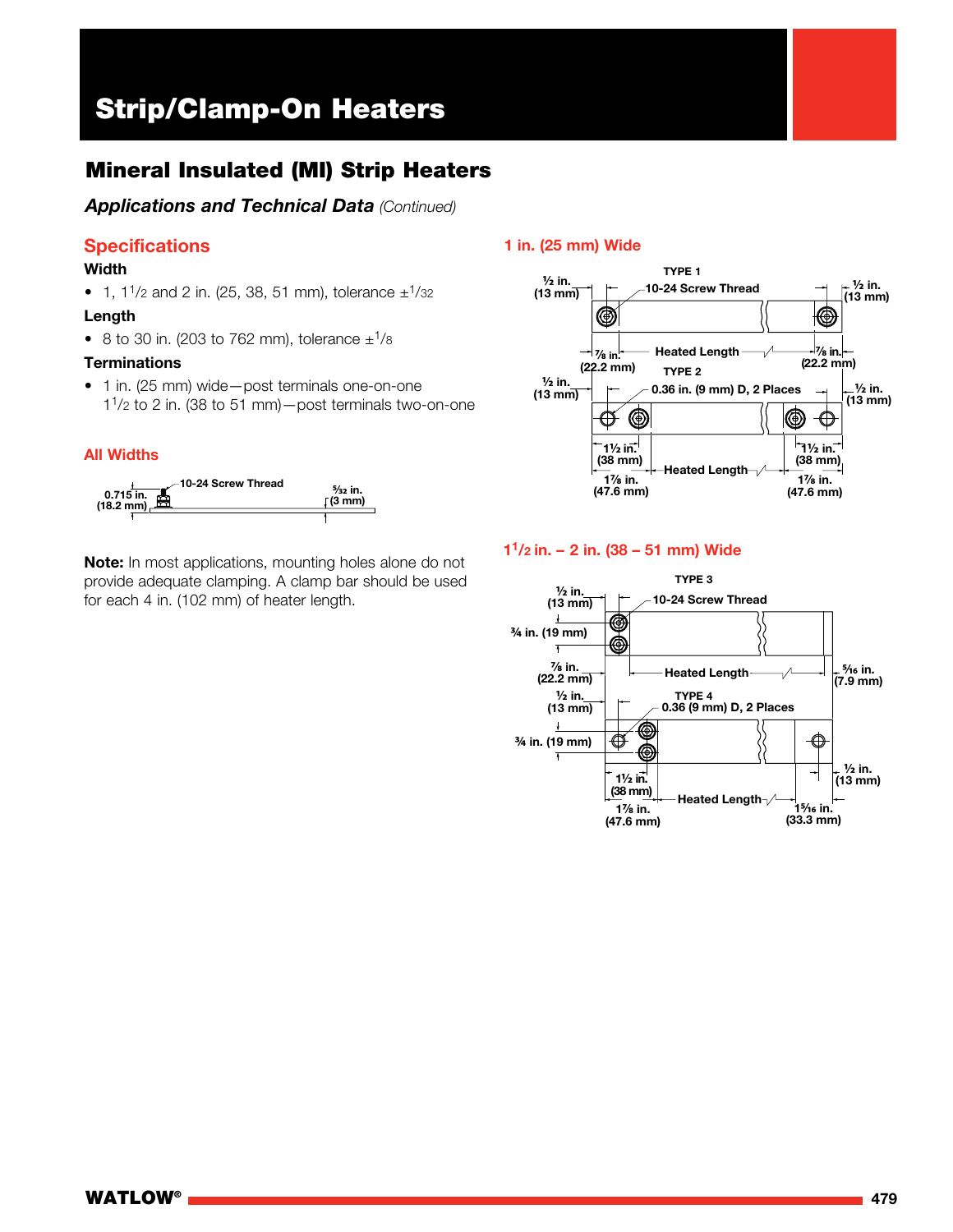## Mineral Insulated (MI) Strip Heaters

*Applications and Technical Data (Continued)*

Thermocouple Pocket



A thermocouple pocket welded to the back surface accepts a 0.063 in. (1.6 mm) diameter thermocouple. This option provides accurate temperature sensing and easy thermocouple replacement. Thermocouple not included.

#### **Options Accessories**

Ceramic Terminal Covers



Ceramic terminal covers offer a convenient and economic method to insulate post terminals. They are sized for standard length posts with 10-24 screw thread size, supplied as an accessory item and shipped separately. Specify Z4918 and quantity.

|           | Parallel Terminals Part Numbers-Type 3 and 4 |    |                |              |                         |                   |                                             |     |                                            |             |                       |  |  |  |
|-----------|----------------------------------------------|----|----------------|--------------|-------------------------|-------------------|---------------------------------------------|-----|--------------------------------------------|-------------|-----------------------|--|--|--|
| in.       | <b>Width</b><br>(mm)                         |    | Length<br>(mm) | <b>Volts</b> | <b>Power</b><br>(Watts) | W/in <sup>2</sup> | <b>Watt Density</b><br>(W/cm <sup>2</sup> ) |     | Approx.<br>Net Wt.<br>$\mathsf{lbs.}$ (kg) | <b>Type</b> | Part<br><b>Number</b> |  |  |  |
| $1^{1/2}$ | (38)                                         | 8  | (203)          | 240          | 500                     | 50                | (7.8)                                       | 0.3 | (0.15)                                     | 3           | MS1J8AS3              |  |  |  |
| $1^{1/2}$ | (38)                                         | 12 | (305)          | 120          | 350                     | 26                | (4.0)                                       | 0.5 | (0.2)                                      | 4           | $MS1J12AV2^{(1)}$     |  |  |  |
| $1^{1/2}$ | (38)                                         | 12 | (305)          | 240          | 350                     | 26                | (4.0)                                       | 0.5 | (0.2)                                      | 4           | $MS1J12AV3^{\circ}$   |  |  |  |
| $1^{1/2}$ | (38)                                         | 12 | (305)          | 240          | 800                     | 49                | (7.6)                                       | 0.5 | (0.2)                                      | 3           | <b>MS1J12AS2</b>      |  |  |  |
| $1^{1/2}$ | (38)                                         | 18 | (457)          | 120          | 1000                    | 40                | (6.2)                                       | 0.8 | (0.3)                                      | 3           | <b>MS1J18AS1</b>      |  |  |  |
| $1^{1/2}$ | (38)                                         | 18 | (457)          | 240          | 1000                    | 40                | (6.2)                                       | 0.8 | (0.3)                                      | З           | <b>MS1J18AS2</b>      |  |  |  |

 $\Omega$  Denotes units with mounting holes. Mounting holes are 0.36 in. (9 mm) in diameter and are intended for use with  $1/4$  in. (6 mm) bolts.

Centers of mounting holes are located  $1/2$  in. (13 mm) from the ends of the heater.

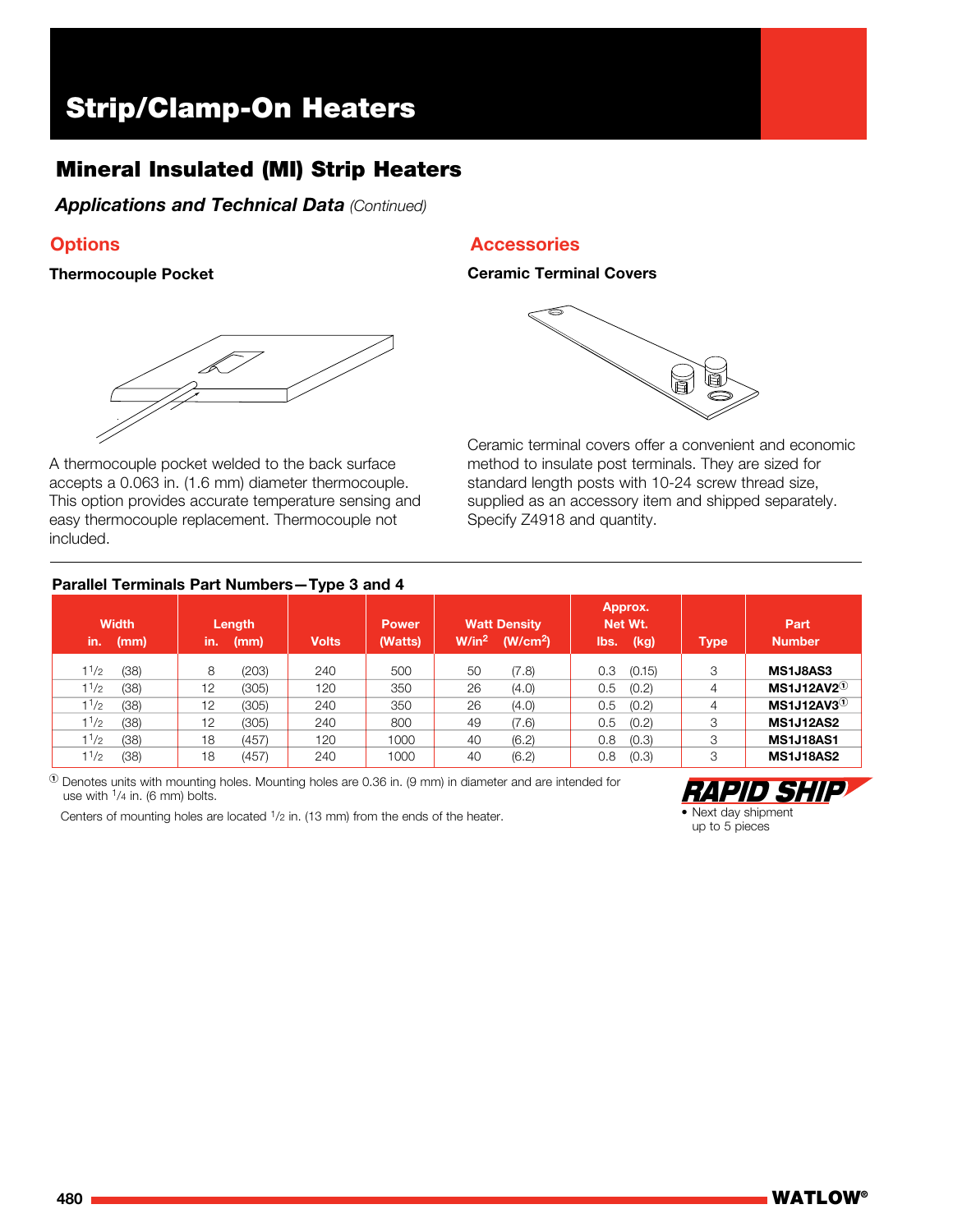# <span id="page-6-0"></span>375 High-Temperature Strip Heaters

Named for its 0.375 in. (9.5 mm) thickness, the rugged Watlow<sup>®</sup> 375 strip heater is capable of both high temperatures and high watt densities.

Watlow begins construction by accurately placing a coiled, nickel-chromium element wire in the center of the heater. The element wire is then embedded in magnesium oxide (MgO)-based insulation compacted into a solid mass creating excellent heat conductivity and high dielectric strength. The heater is then enclosed in aluminized steel or 430 stainless steel sheathing.

#### Performance Capabilities

- Aluminized steel sheath temperatures up to 1100°F (595°C)
- 430 stainless steel sheath temperatures up to 1200°F (650°C)
- Watt densities up to 100 W/in<sup>2</sup> (15.5 W/cm<sup>2</sup>)
- $UL^®$  approved up to 240VAC (File No. E52951)
- CSA approved up to 600VAC (File No. LR7392)

#### Features and Benefits

#### Nickel-chromium element wire is centered in the heater

• Assures uniform heat

#### Aluminized steel sheath

- Operates at higher temperatures and resists corrosion better than iron-sheathed heaters
- Minimizes heat-up time

#### Optional 430 stainless steel sheath

• Meets temperature requirements that reach up to 1200°F (650°C)

#### Post terminals, welded to the element wire

• Produces strong, trouble-free connections

#### Rigid  $3/8$  in. (9.5 mm) thick design

• Enables the heater to fit into many existing applications

#### Over 100 in-stock models in popular sizes and ratings

• Allows next day shipment

#### Available dimensions are  $1<sup>1</sup>/2$  in. (38 mm) wide and 51/2 to 48 in. (140 to 1219 mm) long

• Fits a variety of application needs





#### Typical Applications

- Food warming
- Freeze and moisture protection
- Tank and platen heating
- **Packaging**
- Dies and mold heating
- Autoclaves
- Ovens
- Telecom

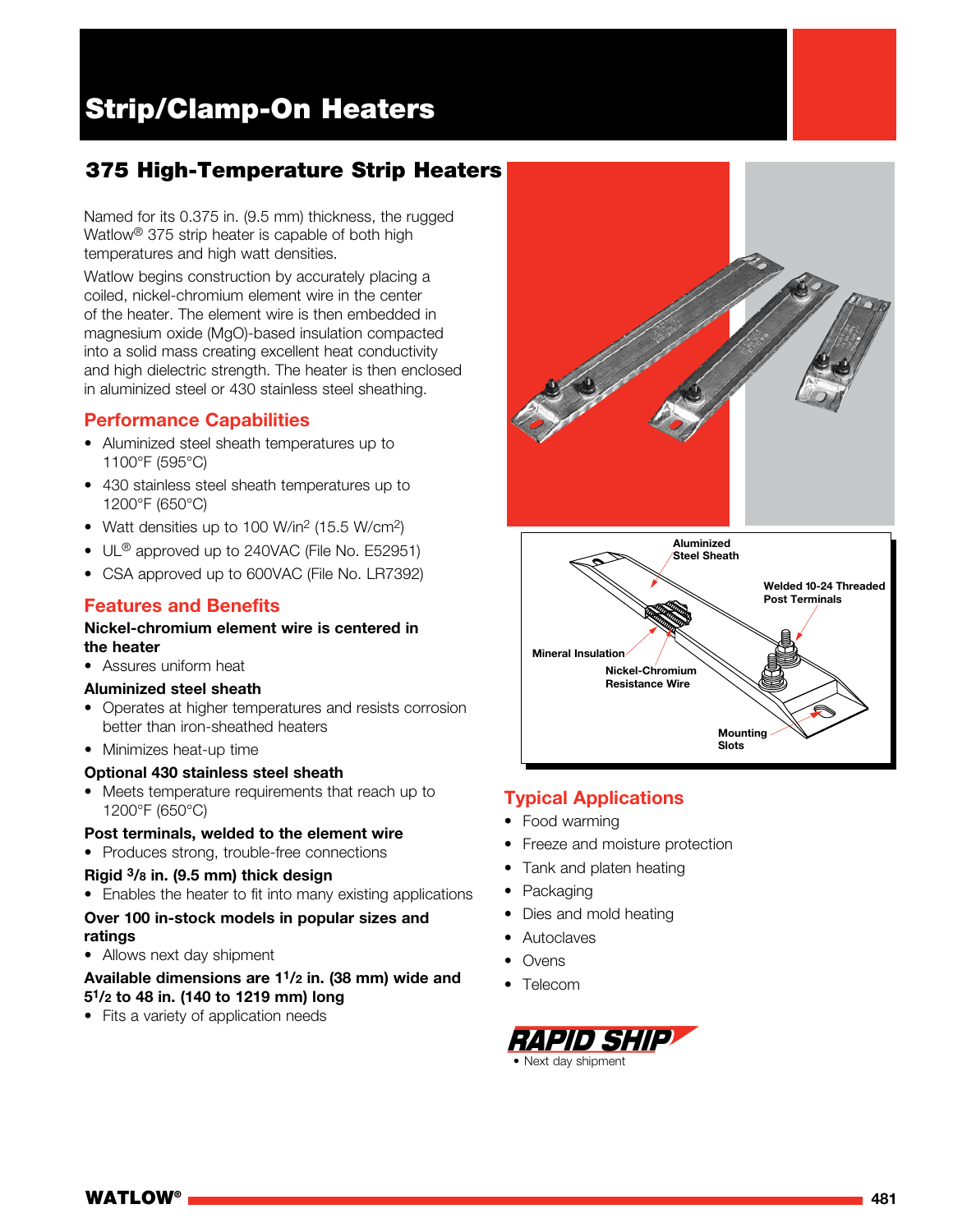#### *Applications and Technical Data*

#### Calculating Watt Density

Use the *Maximum Allowable Watt Density* graphs and formulas to ensure the allowable watt density for the heater does not exceed the specific application requirements. Watt density is calculated for one side of the heater only.

#### Formulas

| nsity graphs and               | Watt Density = $\frac{\text{Wattage}}{\text{Heated Area}}$                         |
|--------------------------------|------------------------------------------------------------------------------------|
| density for the<br>application |                                                                                    |
| llated for one side            | Heated Area                                                                        |
|                                | (Offset Terminals) = [Overall Length (A) $\times$ 1.5 in.] - 6 in <sup>2</sup>     |
|                                | $=$ [Overall Length (A) x 38 mm] - 38.7 cm <sup>2</sup>                            |
|                                | Heated Area                                                                        |
|                                | (Parallel Terminals) = $[Overall Length (A) x 1.5 in.] - 4.7 in2$                  |
|                                | $=$ [Overall Length (A) x 38 mm] - 30.3 cm <sup>2</sup>                            |
|                                | Heated Area                                                                        |
|                                | (One-on-One Terminals) = [Overall Length (A) $\times$ 1.5 in.] - 6 in <sup>2</sup> |
|                                | $=$ [Overall Length (A) x 38 mm] - 38.7 cm <sup>2</sup>                            |
|                                |                                                                                    |



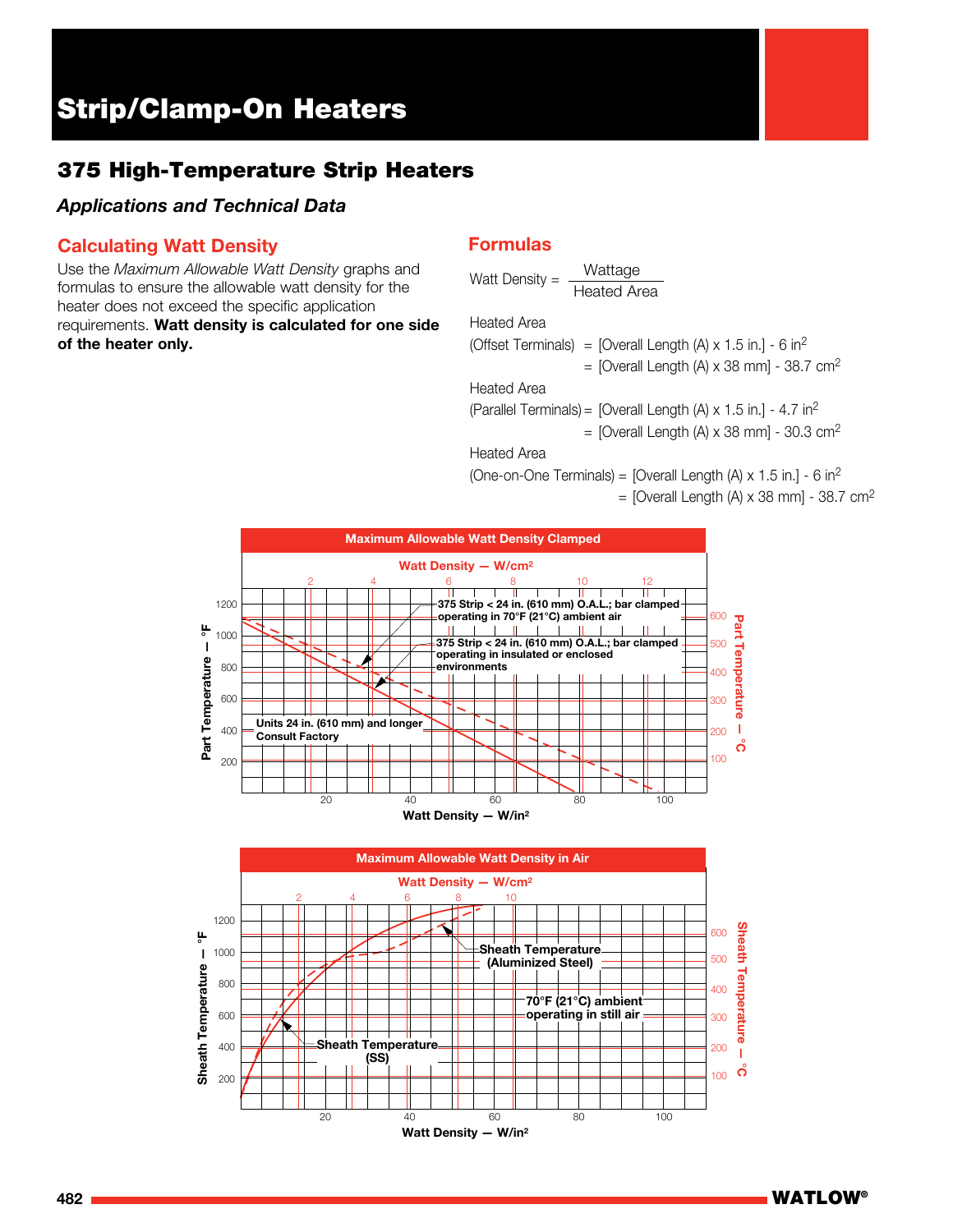# 375 High-Temperature Strip Heaters

#### *Termination Options*

#### Offset Terminals



**11⁄4 in. 23⁄4 in. Heated Length** Two 10-24 threaded post terminals are offset from each **(70 mm)** other on the same end.

#### One-on-One Terminals



**(22.2 mm)**

**(9.5 mm)**

**(13 mm) 5⁄16 in. x 1⁄2 in. (7.9 x 13 mm)**

Two 10-24 threaded post terminals are placed one on each end.

#### **Parallel Terminals**



Two 10-24 threaded post terminals are used; both terminals on one end. **10-24 Threaded Terminals**

#### In-Line Terminals



Two 10-24 threaded post terminals are in-line with each other on the same end.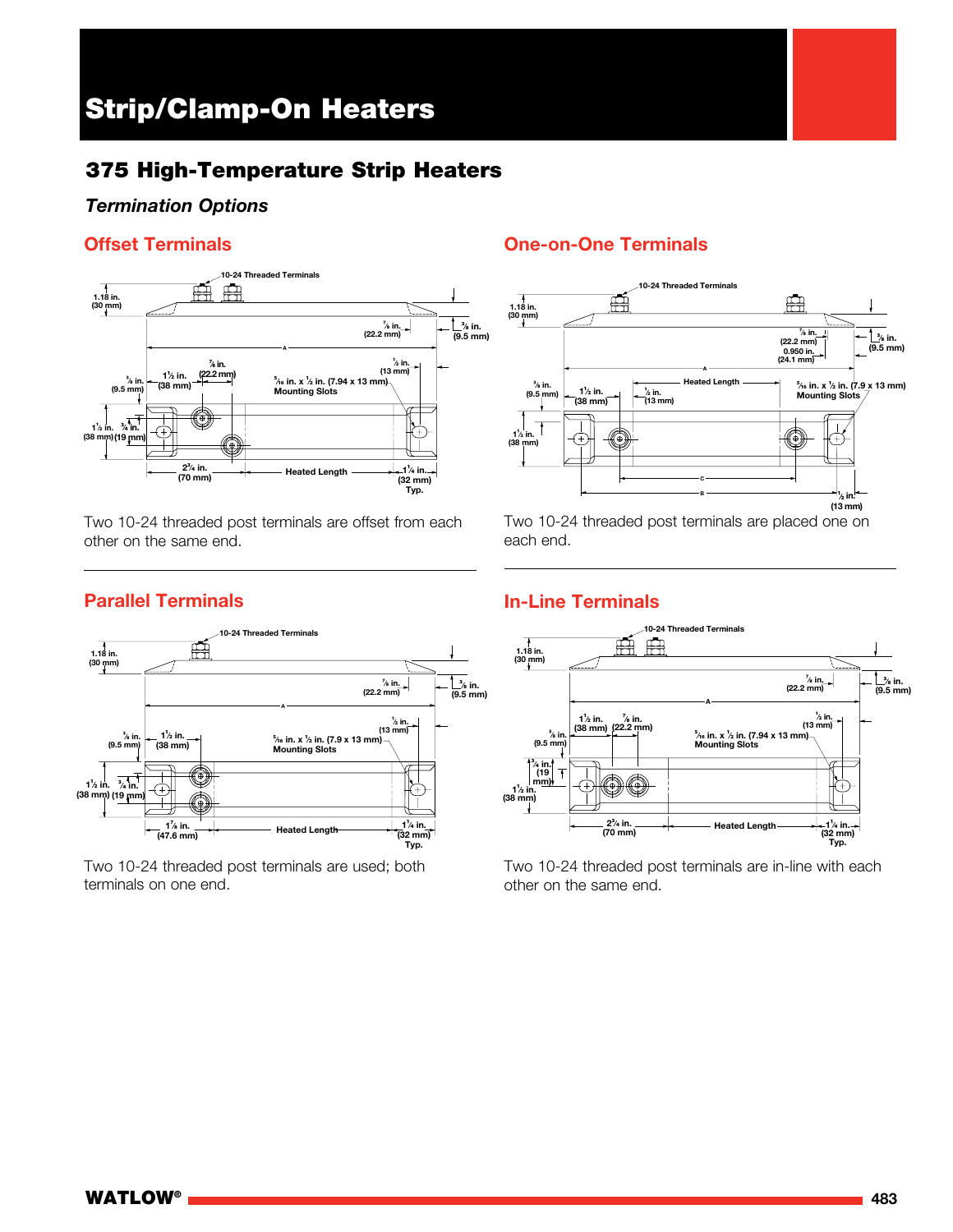### 375 High-Temperature Strip Heaters

#### *Termination Options (Continued)*

#### Metallic Terminal Boxes - Variations



Available on in-line terminals only.



Available on offset terminals from stock and manufactured.

Metallic terminal boxes are available from stock on offset terminals. Terminal boxes act as a safety feature by covering the terminals. A conduit may be attached to the box through  $\frac{7}{8}$  in. (22.2 mm) diameter holes in the ends of the box. To order, specify terminal box.

Accessories

#### **Ceramic Terminal Covers**



Ceramic terminal covers offer a convenient and economic method to insulate post terminals. They are sized for standard length posts with 10-24 screw thread size, supplied as an accessory item and shipped separately. Specify **Z4918** and quantity.

### Secondary Insulation Bushings



Insulators are suitable when air heating and/or voltage to ground is a concern. A secondary insulation bushing kit, part number **Z5230**, contains one set of bushings for one heater. To accommodate bushings,  $17/32 \times 11/16$  inch diameter mounting holes **must** be specified when ordering the heater.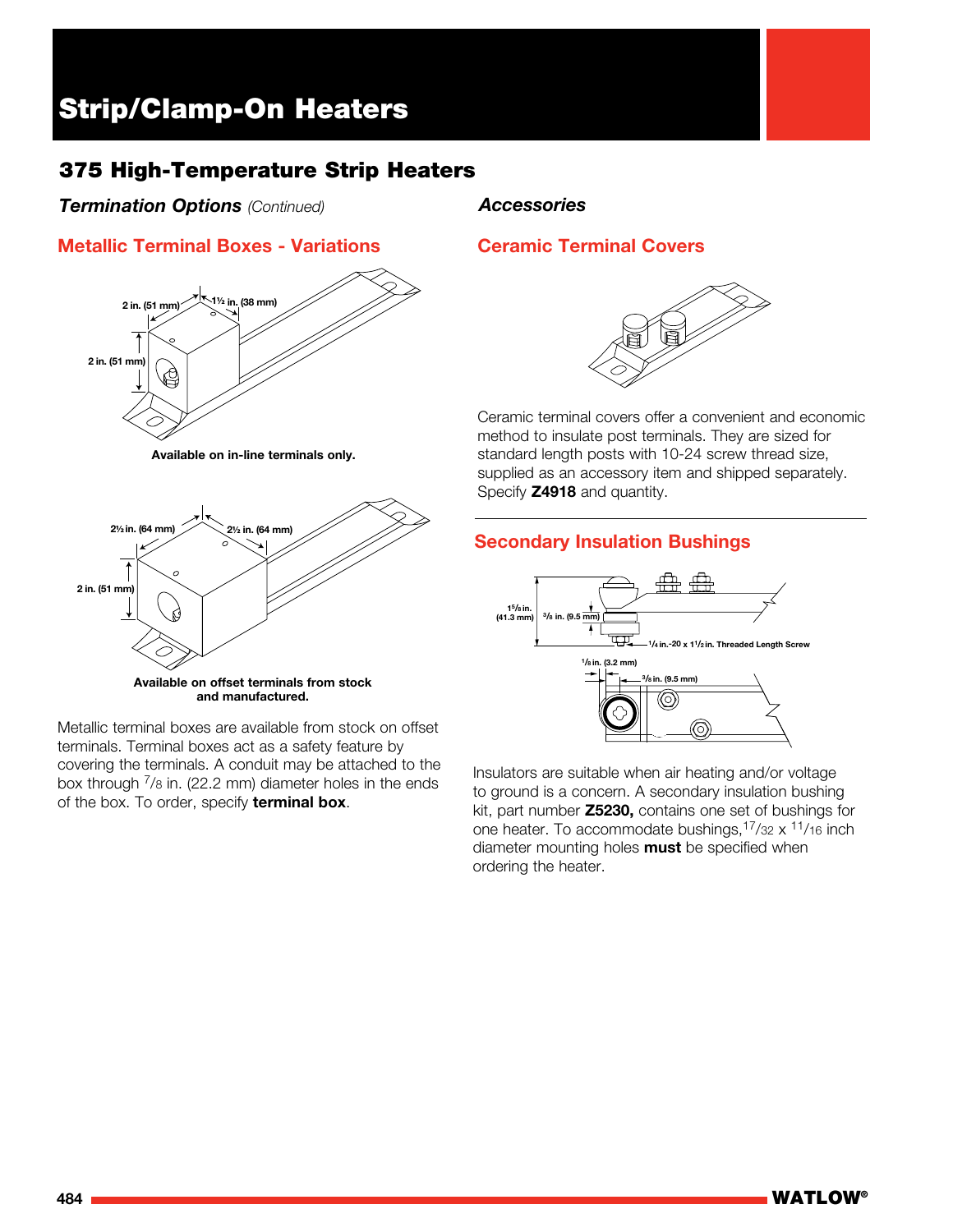

### Extended Capabilities For 375 High-Temperature Strip Heaters

#### *Options*





Tab removal is available from stock or manufactured products. Length without tabs equals total length including tabs minus  $1<sup>1</sup>/2$  in. (38 mm).

#### Flat Tabs

#### Moisture Protection

Improved Insulation Resistance Value (IIRV) Treatment-This process coats the MgO insulation. The treated insulation fends off moisture when unheated for long periods of time. It is also ideal for heaters that are exported to customers around the world, where high humidity may be a problem.

#### Ground Studs and Mounting Studs

Standard  $1/4-20 \times 11/2$  in. (38 mm) or M6-1 x 40 steel studs are welded to the heater. Contact your Watlow representative for exact locations on specific heaters.



Mounting tabs can be formed flat to allow bar clamping.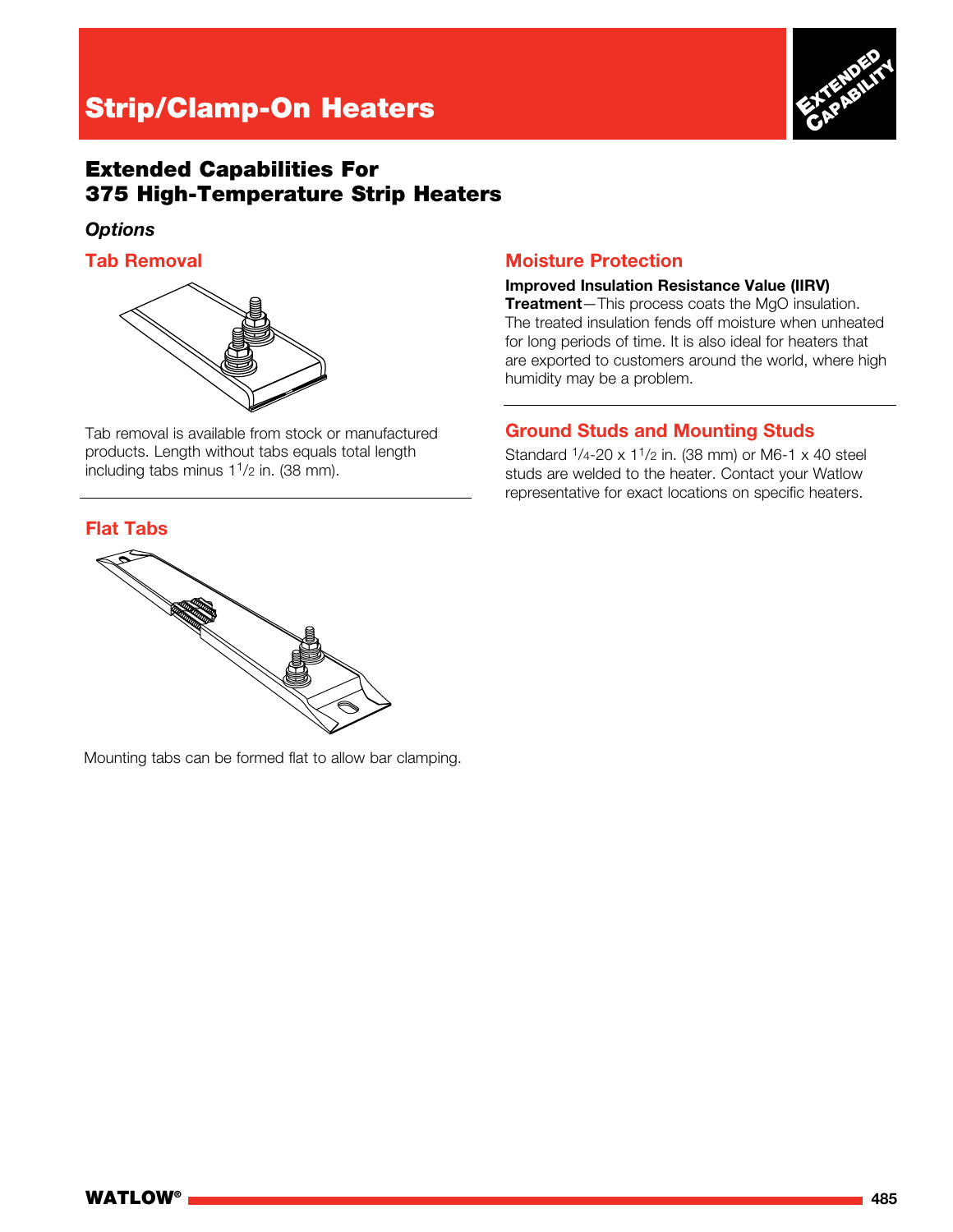#### Heater Part Numbers

|                |           |                                 |                                 |              | <b>Watt</b> |                 | Approx.           |     |                        |            | Chromalox® Part No. 1 |                          | Wellman <sup>®</sup> Part No. $\odot$ |                          |                          |
|----------------|-----------|---------------------------------|---------------------------------|--------------|-------------|-----------------|-------------------|-----|------------------------|------------|-----------------------|--------------------------|---------------------------------------|--------------------------|--------------------------|
| <b>Width</b>   |           | Length                          |                                 |              | Power       |                 | <b>Density</b>    |     | Net Wt.                |            | Part                  | <b>Rust Resist.</b>      | <b>Chrome Stl.</b>                    | <b>Aluminized</b>        | <b>Chrome Stl.</b>       |
| in. (mm)       |           | in. $(mm)$                      | Term.                           | <b>Volts</b> | (Watts)     |                 | $W/in^2 (W/cm^2)$ |     | lbs (kg)               | Delivery   | <b>Number</b>         | <b>Iron Sheath</b>       | <b>Sheath</b>                         | <b>Steel Sheath</b>      | <b>Sheath</b>            |
| $1^{1/2}$ (38) | $5^{1/2}$ | (140)                           | Parallel                        | 120          | 125         | 35              | (5.4)             | 0.4 | (0.18)                 | <b>RS</b>  | SGA1J5JP1             | PT-512                   | $\overline{\phantom{0}}$              | $\overline{\phantom{0}}$ | $\overline{\phantom{m}}$ |
|                | $5^{1/2}$ | (140)                           | Parallel                        | 120          | 250         | 70              | (10.8)            | 0.4 | (0.18)                 | <b>RS</b>  | SGA1J5JP2             | $\equiv$                 | PT-502                                | $\equiv$                 | $\overline{\phantom{0}}$ |
|                | 6         | (152)                           | Parallel                        | 120          | 150         | 35              | (5.4)             | 0.4 | (0.18)                 | <b>RS</b>  | SGA1J6AP2             | PT-615                   | $\qquad \qquad -$                     | $\qquad \qquad -$        | $\overline{\phantom{m}}$ |
|                | 6         | (152)                           | Parallel                        | 240          | 150         | 35              | (5.4)             | 0.4 | (0.18)                 | <b>RS</b>  | SGA1J6AP3             | PT-615                   | $\qquad \qquad -$                     | $\overline{\phantom{0}}$ | $\overline{\phantom{m}}$ |
|                | 6         | (152)                           | Parallel                        | 120          | 300         | 70              | (10.8)            | 0.4 | (0.18)                 | <b>RS</b>  | SGA1J6AP4             | $\qquad \qquad -$        | PT-603                                | $\qquad \qquad -$        | $\overline{\phantom{0}}$ |
|                | 6         | (152)                           | Parallel                        | 240          | 300         | 70              | (10.8)            | 0.4 | (0.18)                 | <b>RS</b>  | SGA1J6AP5             | $\overline{\phantom{0}}$ | PT-603                                | $\qquad \qquad -$        | $\overline{\phantom{0}}$ |
|                | $7^{1/2}$ | (191)                           | Offset                          | 120          | 150         | 29              | (4.5)             | 0.5 | (0.23)                 | <b>RS</b>  | <b>SGA1J7J01</b>      | OT-715                   | $\qquad \qquad -$                     | SS1041                   | -                        |
|                | $7^{1/2}$ | (191)                           | Offset                          | 240          | 150         | 29              | (4.5)             | 0.5 | (0.23)                 | M          | <b>SGA1J7JO2</b>      | OT-715                   | $\overline{\phantom{0}}$              | SS1052                   | $\equiv$                 |
|                | $7^{1/2}$ | (191)                           | Offset                          | 240          | 200         | 38              | (5.9)             | 0.5 | (0.23)                 | <b>RS</b>  | <b>SGA1J7J03</b>      | $\overline{\phantom{0}}$ | OT-702                                | $\equiv$                 | SS2052                   |
|                | 8         | (203)                           | Offset                          | 120          | 150         | $\overline{25}$ | (3.9)             | 0.5 | (0.23)                 | <b>RS</b>  | <b>SGA1J8A01</b>      | OT-815                   | $\qquad \qquad -$                     | SS1061                   | $\overline{\phantom{0}}$ |
|                | 8         | (203)                           | Offset                          | 240          | 150         | 25              | (3.9)             | 0.5 | (0.23)                 | <b>RS</b>  | <b>SGA1J8A05</b>      | OT-815                   | $\qquad \qquad -$                     | SS1072                   | $\overline{\phantom{0}}$ |
|                | 8         | (203)                           | Offset                          | 120          | 175         | 29              | (4.5)             | 0.5 | (0.23)                 | <b>RS</b>  | SGA1J8AO6             | OT-817                   | $\overline{\phantom{m}}$              | SS1081                   | $\overline{\phantom{m}}$ |
|                | 8         | (203)                           | Offset                          | 240          | 175         | 29              | (4.5)             |     | $0.5$ $(0.23)$         | M          | <b>SGA1J8A07</b>      | OT-817                   | $\qquad \qquad -$                     | SS1092                   | $\qquad \qquad -$        |
|                | 8         | (203)                           | Offset                          | 120          | 250         | 42              | (6.5)             | 0.5 | (0.23)                 | <b>RS</b>  | <b>SGA1J8A02</b>      | $\qquad \qquad -$        | OT-802                                | -                        | SS2061                   |
|                | 8         | (203)                           | Offset                          | 240          | 250         | 42              | (6.5)             | 0.5 | (0.23)                 | <b>RS</b>  | <b>SGA1J8A08</b>      | -                        | OT-802                                | $\qquad \qquad -$        | SS2072                   |
|                | 8         | (203)                           | Offset                          | 120          | 400         | 67              | (10.4)            | 0.5 | (0.23)                 | <b>RS</b>  | <b>SGA1J8A09</b>      | $\qquad \qquad -$        | OT-804                                | $\qquad \qquad -$        | SS2081                   |
|                | 8         | (203)                           | Offset                          | 240          | 400         | 67              | (10.4)            | 0.5 | (0.23)                 | <b>RS</b>  | <b>SGA1J8AO10</b>     | $\qquad \qquad -$        | OT-804                                | $\qquad \qquad -$        | SS2092                   |
|                | 8         | (203)                           | Offset                          | 120          | 500         | 83              | (12.9)            | 0.5 | (0.23)                 | <b>RS</b>  | <b>SGA1J8A03</b>      | $\qquad \qquad -$        | $\qquad \qquad -$                     | $\overline{\phantom{0}}$ | $\overline{\phantom{0}}$ |
|                | 8         | (203)                           | Offset                          | 240          | 500         | 83              | (12.9)            | 0.5 | (0.23)                 | <b>RS</b>  | <b>SGA1J8AO4</b>      | -                        | $\overline{\phantom{m}}$              | $\equiv$                 | $\overline{\phantom{0}}$ |
|                | 8         | (203)                           | $1$ -on-1                       | 120          | 150         | 24              | (3.7)             | 0.5 | (0.23)                 | RS         | SGA1J8AT1             | $S-815$                  | $\overline{\phantom{m}}$              | SD1021                   | $\overline{\phantom{0}}$ |
|                | 8         | (203)                           | $1$ -on-1                       | 240          | 150         | 24              | (3.7)             | 0.5 | (0.23)                 | M          | SGA1J8AT2             | S-815                    | $\qquad \qquad -$                     | SD1032                   | $\overline{\phantom{0}}$ |
|                | $9^{1/2}$ | (241)                           | $1$ -on-1                       | 120          | 200         | 23              | (3.6)             |     | $0.6$ $(0.27)$         | M          | SGA1J9JT1             | S-920                    | $\overline{\phantom{m}}$              | SD1041                   | $\overline{\phantom{m}}$ |
|                |           | $10^{1/2}$ (267)                | Offset                          | 120          | 250         | 26              | (4.0)             | 0.7 | (0.32)                 | <b>RS</b>  | <b>SGA1J10JO1</b>     | OT-1025                  | $\overline{\phantom{m}}$              | SS1101                   | $\overline{\phantom{m}}$ |
|                |           | $10^{1/2}$ (267)                | Offset                          | 240          | 250         | 26              | (4.0)             |     | $0.7$ $(0.32)$         | <b>RS</b>  | <b>SGA1J10JO2</b>     | OT-1025                  | $\overline{\phantom{m}}$              | SS1102                   | $\qquad \qquad -$        |
|                |           | $10^{1/2}$ (267)                | Offset                          | 120          | 350         | 36              | (5.6)             |     | $0.7$ $(0.32)$         | <b>RS</b>  | <b>SGA1J10JO8</b>     | -                        | OT-1003                               | $\qquad \qquad -$        | SS2101                   |
|                |           | $10^{1/2}$ (267)                | Offset                          | 240          | 350         | 36              | (5.6)             | 0.7 | (0.32)                 | <b>RS</b>  | <b>SGA1J10JO5</b>     | -                        | OT-1003                               | $\qquad \qquad -$        | SS2112                   |
|                |           | $10^{1/2}$ (267)                | Offset                          | 120          | 400         | 41              | (6.4)             | 0.7 | (0.32)                 | <b>RS</b>  | <b>SGA1J10JO6</b>     | $\overline{\phantom{0}}$ | OT-1004                               | $\overline{\phantom{0}}$ | SS2131                   |
|                |           | $10^{1/2}$ (267)                | Offset                          | 240          | 400         | 41              | (6.4)             | 0.7 | (0.32)                 | <b>RS</b>  | <b>SGA1J10JO7</b>     | -                        | OT-1004                               | $\overline{\phantom{0}}$ | SS2132                   |
|                | 12        | (305)                           | Offset                          | 120          | 250         | 21              | (3.3)             | 0.8 | (0.32)                 | <b>RS</b>  | SGA1J12A01            | OT-1225                  | OT-1202                               | SS1141                   | $\overline{\phantom{0}}$ |
|                | 12        | (305)                           | Offset                          | 240          | 250         | 21              | (3.3)             | 0.8 | (0.32)                 | <b>RS</b>  | <b>SGA1J12A02</b>     | OT-1225                  | OT-1202                               | SS1152                   | $\overline{\phantom{0}}$ |
|                | 12        | (305)                           | Offset                          | 120          | 350         | 29              | (4.5)             | 0.8 | (0.36)                 | <b>RS</b>  | <b>SGA1J12A05</b>     | $\qquad \qquad -$        | OT-1203                               | $\qquad \qquad -$        | SS2141                   |
|                | 12        | (305)                           | Offset                          | 240          | 350         | 29              | (4.5)             | 0.8 | (0.36)                 | <b>RS</b>  | <b>SGA1J12A06</b>     | $\overline{\phantom{0}}$ | OT-1203                               | $-$                      | SS2152                   |
|                | 12        | (305)                           | <b>Offset</b>                   | 120          | 500         | 42              | (6.5)             | 0.8 | (0.36)                 | <b>RS</b>  | <b>SGA1J12A03</b>     | -                        | OT-1205                               | $\overline{\phantom{0}}$ | SS2161                   |
|                | 12        | (305)                           | Offset                          | 240          | 500         | 42              | (6.5)             |     | $0.8$ $(0.36)$         | <b>RS</b>  | <b>SGA1J12A04</b>     | $\qquad \qquad -$        | OT-1205                               | $\overline{\phantom{0}}$ | SS2172                   |
|                | 12        | (305)                           | $1$ -on-1                       | 120          | 250         | 20              | (3.1)             |     | $0.8$ $(0.36)$         | M          | SGA1J12AT1            | S-1225                   | S-1202                                | SD1061                   | SD2071                   |
|                | 12        | (305)                           | $1$ -on-1                       | 240          | 250         | 20              | (3.1)             |     | $0.8$ $(0.36)$         | <b>RS</b>  | SGA1J12AT2            | S-1225                   | S-1202                                | SD1072                   | SD2082                   |
|                | 12        |                                 | $(305)$   1-on-1                | 240          | 500         | 40              | (6.2)             |     | $0.8$ $(0.36)$         | <b>RS</b>  | SGA1J12AT3            | $\qquad \qquad -$        | S-1205                                | $\overline{\phantom{0}}$ | SD2122                   |
|                | 14        |                                 | $(356)$ Offset                  | 120          | 300         | $20\,$          | (3.1)             |     | $\boxed{0.9 \ (0.41)}$ | ${\sf RS}$ | <b>SGA1J14A02</b>     | OT-1430                  |                                       | SS1181                   |                          |
|                | 14        |                                 | $(356)$ Offset                  | 240          | 300         | 20              | (3.1)             |     | $0.9$ $(0.41)$         | RS         | <b>SGA1J14A01</b>     | OT-1430                  | $ -$                                  | SS1192                   | $-$                      |
|                | 14        |                                 | $(356)$ Offset                  | 120          | 500         | 33              | (5.1)             |     | $0.9$ $(0.41)$         | <b>RS</b>  | <b>SGA1J14A03</b>     | $\overline{\phantom{0}}$ | OT-1405                               | $\qquad \qquad -$        | SS2181                   |
|                | 14        |                                 | $(356)$ Offset                  | 240          | 500         | 33              | (5.1)             |     | $0.9$ $(0.41)$         | RS         | <b>SGA1J14A04</b>     | $-$                      | OT-1405                               | $-$                      | SS2192                   |
|                | 14        |                                 | $(356)$ 1-on-1                  | 120          | 300         | 20              | (3.1)             |     | $0.9$ $(0.41)$         | M          | <b>SGA1J14AT1</b>     | S-1430                   | $\qquad \qquad -$                     | SD1131                   | $\overline{\phantom{0}}$ |
|                |           | 15 <sup>1</sup> /4 (387) Offset |                                 | 120          | 325         | 19              | (2.9)             |     | 1.0 (0.45)             | M          | <b>SGA1J15EO2</b>     | OT-1532                  | $\overline{\phantom{m}}$              | SS1201                   | $\overline{\phantom{m}}$ |
|                |           |                                 | 15 <sup>1</sup> /4 (387) Offset | 240          | 325         | 19              | (2.9)             |     | 1.0 (0.45)             | M          | <b>SGA1J15E03</b>     | OT-1532                  | $\overline{\phantom{0}}$              | SS1212                   | $\qquad \qquad -$        |
|                |           |                                 | 15 <sup>1</sup> /4 (387) Offset | 240          | 500         | 30              | (4.6)             |     | 1.0 (0.45)             | <b>RS</b>  | <b>SGA1J15E04</b>     | $\equiv$                 | OT-1505                               | $\overline{\phantom{0}}$ | SS2212                   |

①Chromalox® and Wellman® part numbers are used as a cross reference to help select the equivalent Watlow part number. Chromalox® sizes 27 in. (686 mm) and longer, and all Wellman<sup>®</sup> sizes have mounting slot center to center distances  $1/8$  in. (3.2 mm) less than Watlow spacing.

*CONTINUED*



• M - Manufacturing lead times

486 WATLOW®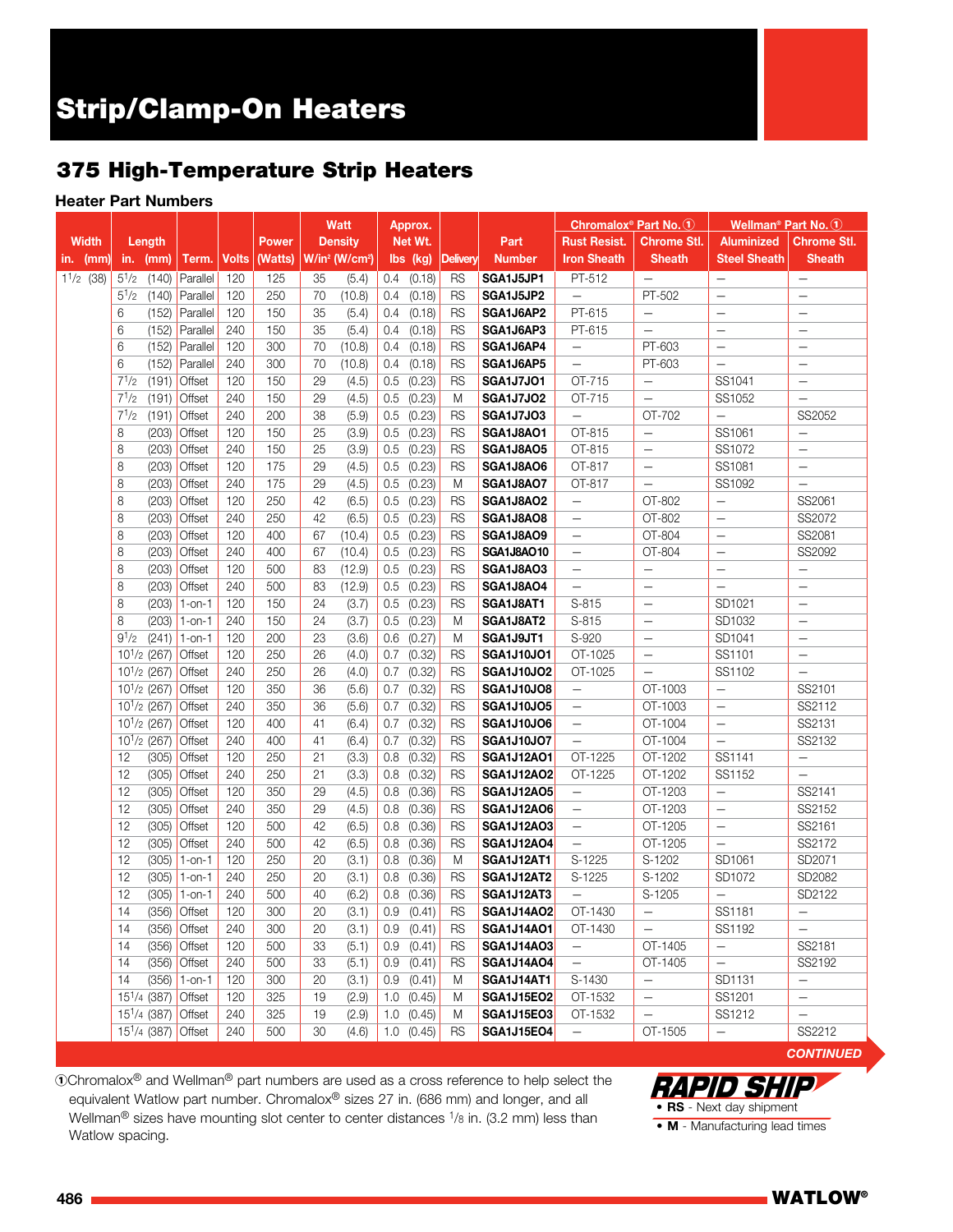#### Heater Part Numbers *(Continued)*

|              |                          |                |                                             |              |              | Watt                                   |                      | Approx.    |                  |                |                                 | Chromalox® Part No. 1    |                          | Wellman <sup>®</sup> Part No. ① |                          |
|--------------|--------------------------|----------------|---------------------------------------------|--------------|--------------|----------------------------------------|----------------------|------------|------------------|----------------|---------------------------------|--------------------------|--------------------------|---------------------------------|--------------------------|
| <b>Width</b> |                          | Length         |                                             |              | <b>Power</b> |                                        | <b>Density</b>       |            | Net Wt.          |                | Part                            | <b>Rust Resist.</b>      | Chrome Stl.              | <b>Aluminized</b>               | Chrome Stl.              |
| in. (mm)     |                          | in. (mm)       | Term.                                       | <b>Volts</b> | (Watts)      | W/in <sup>2</sup> (W/cm <sup>2</sup> ) |                      |            | lbs (kg)         | Delivery       | <b>Number</b>                   | <b>Iron Sheath</b>       | <b>Sheath</b>            | <b>Steel Sheath</b>             | <b>Sheath</b>            |
| $11/2$ (38)  | $17^{7}/8$ (454)         |                | Offset                                      | 120          | 350          | 17                                     | (2.6)                |            | $1.2$ (0.54)     | <b>RS</b>      | SGA1J17RO4                      | OT-1835                  | $\overline{\phantom{0}}$ | SS1221                          | SS2221                   |
|              | $17^{7}/8$ (454)         |                | Offset                                      | 240          | 350          | 17                                     | (2.6)                |            | $1.2$ (0.54)     | M              | SGA1J17RO5                      | OT-1835                  | $\overline{\phantom{0}}$ | SS1232                          | SS2232                   |
|              | $17^{7}/8$ (454)         |                | Offset                                      | 120          | 375          | 18                                     | (2.8)                |            | $1.2$ (0.54)     | <b>RS</b>      | SGA1J17RO6                      | OT-1837                  | $-$ SS1261               | SS2241                          | $\overline{\phantom{m}}$ |
|              | 177/8 (454)              |                | Offset                                      | 240          | 375          | 18                                     | (2.8)                |            | $1.2$ (0.54)     | M              | <b>SGA1J17RO7</b>               | OT-1837                  | $\qquad \qquad -$        | SS1252                          | $\overline{\phantom{m}}$ |
|              | $17^{7}/8$ (454)         |                | Offset                                      | 120          | 500          | 24                                     | (3.7)                |            | $1.2$ (0.54)     | RS             | SGA1J17RO1                      | OT-1850                  | $\overline{\phantom{0}}$ | SS1261                          | SS2241                   |
|              | $17^{7}/8$ (454)         |                | Offset                                      | 240          | 500          | $\overline{24}$                        | (3.7)                |            | $1.2$ (0.54)     | <b>RS</b>      | SGA1J17RO2                      | OT-1850                  | $\qquad \qquad -$        | SS1272                          | SS2252                   |
|              | $17^{7}/8$ (454)         |                | Offset                                      | 120          | 750          | 36                                     | (5.6)                |            | $1.2$ (0.54)     | <b>RS</b>      | SGA1J17RO9                      | $\qquad \qquad -$        | OT-1807                  | $-$ SS2261                      |                          |
|              | $17^{7}/8$ (454)         |                | Offset                                      | 240          | 750          | 36                                     | (5.6)                |            | $1.2$ (0.54)     | RS             | SGA1J17RO8                      | -                        | OT-1807                  | $-$ SS2272                      |                          |
|              | 177/8 (454)              |                | Offset                                      | 120          | 1000         | 48                                     | (7.4)                |            | $1.2$ (0.54)     | <b>RS</b>      | <b>SGA1J17RO10</b>              | $\qquad \qquad -$        | OT-1801                  | $-$ SS2281                      |                          |
|              | $17^{7}/8$ (454)         |                | Offset                                      | 240          | 1000         | 48                                     | (7.4)                |            | $1.2$ (0.54)     | RS             | SGA1J17RO3                      | $\qquad \qquad -$        | OT-1801                  | $-$ SS2292                      |                          |
|              | $17^{7}/8$ (454)         |                | $1 - 0n - 1$                                | 120          | 500          | 24                                     | (3.7)                |            | $1.2$ (0.54)     | M              | SGA1J17RT1                      | S-1850                   | S-1805                   | SD1211                          | SD2171                   |
|              | 177/8 (454)              |                | $1 - 0n - 1$                                | 240          | 500          | 24                                     | (3.7)                |            | $1.2$ (0.54)     | RS             | SGA1J17RT2                      | S-1850                   | S-1805                   | SD1222                          | SD2182                   |
|              | 177/8 (454)              |                | $1-0n-1$                                    | 240          | 750          | 35                                     | (5.4)                |            | $1.2$ (0.54)     | M              | SGA1J17RT3                      | —                        | S-1807                   | $-$ SD2202                      |                          |
|              | $17^{7}/8$ (454)         |                | $1-0n-1$                                    | 120          | 1000         | 47                                     | (7.3)                |            | 1.2 $(0.54)$     | M              | SGA1J17RT4                      | $\qquad \qquad -$        | S-1801                   | $-$ SD2211                      |                          |
|              | 177/8 (454)              |                | $1 - 0n - 1$                                | 240          | 1000         | 47                                     | (7.3)                | 1.2        | (0.54)           | M              | SGA1J17RT5                      | $\overline{\phantom{0}}$ | S-1801                   | $-$ SD2222                      |                          |
|              | 19 <sup>1</sup> /2 (496) |                | Offset                                      | 240          | 350          | 15                                     | (2.3)                | 1.3        | (0.59)           | Μ              | <b>SGA1J19JO6</b>               | OT-1935                  | -                        | SS1301                          | $\overline{\phantom{m}}$ |
|              | 19 <sup>1</sup> /2 (496) |                | Offset                                      | 120          | 500          | 22                                     | (3.4)                | 1.3        | (0.59)           | M              | <b>SGA1J19JO7</b>               | OT-1950                  | OT-1905                  | $-$ SS2301                      |                          |
|              | 19 <sup>1</sup> /2 (496) |                | Offset                                      | 240          | 500          | 22                                     | (3.4)                | 1.3        | (0.59)           | <b>RS</b>      | <b>SGA1J19JO4</b>               | OT-1950                  | OT-1905                  | $-$ SS2312                      |                          |
|              | 191/2 (496)              |                | Offset                                      | 240          | 750          | 32                                     | (5.0)                |            | $1.3$ $(0.59)$   | <b>RS</b>      | <b>SGA1J19JO8</b>               | $\qquad \qquad -$        | OT-1907                  | $- -$                           |                          |
|              | $19^{1/2}$ (496)         |                | Offset                                      | 240          | 1000         | 43                                     | (6.7)                | 1.3        | (0.59)           | <b>RS</b>      | <b>SGA1J19JO1</b>               | $\qquad \qquad -$        | OT-1901                  | $-$ SS2332                      |                          |
|              | $19^{1/2}$ (496)         |                | $1 - 0n - 1$                                | 240          | 750          | 32                                     | (5.0)                | 1.3        | (0.59)           | M              | SGA1J19JT1                      | $\overline{\phantom{0}}$ | S-1907                   | $-$ SD2262                      |                          |
|              | 21                       | (533)          | Offset                                      | 120          | 500          | 20                                     | (3.1)                | 1.4        | (0.64)           | M              | <b>SGA1J21AO1</b>               | OT-2150                  | $\overline{\phantom{0}}$ | SS1341                          | $\overline{\phantom{m}}$ |
|              | 21                       | (533)          | Offset                                      | 240          | 500          | 20                                     | (3.1)                | 1.4        | (0.64)           | RS             | <b>SGA1J21AO2</b>               | OT-2150                  | $\overline{\phantom{0}}$ | SS1352                          | $\qquad \qquad -$        |
|              | 21                       | (533)          | Offset                                      | 120          | 750<br>750   | 29                                     | (4.5)                | 1.4        | (0.64)           | M              | <b>SGA1J21A03</b>               | $\overline{\phantom{0}}$ | OT-2107                  | $-$ SS2341                      |                          |
|              | 21<br>21                 | (533)          | Offset                                      | 240<br>120   | 500          | 29<br>19                               | (4.5)                |            | $1.4$ (0.64)     | <b>RS</b>      | <b>SGA1J21AO4</b>               | -                        | OT-2107                  | $-$ SS2352<br>SD1291            |                          |
|              | $23^{3}/4$               | (533)<br>(603) | $1 - 0n - 1$<br>Offset                      | 120          | 500          | 17                                     | (2.9)<br>(2.6)       | 1.4<br>1.5 | (0.64)<br>(0.68) | M<br><b>RS</b> | SGA1J21AT1<br><b>SGA1J23NO5</b> | S-2050<br>OT-2450        | S-2005<br>OT-2405        | SS1361                          | SD2291<br>SS2361         |
|              | 233/4 (603)              |                | Offset                                      | 240          | 500          | 17                                     | (2.6)                | 1.5        | (0.68)           | <b>RS</b>      | SGA1J23NO6                      | OT-2450                  | OT-2405                  | SS1372                          | SS2372                   |
|              | $23^{3}/4$ (603)         |                | Offset                                      | 120          | 750          | 25                                     | (3.9)                | 1.5        | (0.68)           | M              | <b>SGA1J23NO1</b>               | OT-2475                  | OT-2407                  | SS1391                          | SS2381                   |
|              | 233/4 (603)              |                | Offset                                      | 240          | 750          | 25                                     | (3.9)                | 1.5        | (0.68)           | <b>RS</b>      | SGA1J23NO2                      | OT-2475                  | OT-2407                  | SS1402                          | SS2392                   |
|              | $23^{3}/4$ (603)         |                | Offset                                      | 120          | 1000         | 34                                     | (5.3)                | 1.5        | (0.68)           | <b>RS</b>      | SGA1J23NO7                      | $\qquad \qquad -$        | OT-2401                  | $-$ SS2401                      |                          |
|              | $23^{3}/4$ (603)         |                | Offset                                      | 240          | 1000         | 34                                     | (5.3)                | 1.5        | (0.68)           | <b>RS</b>      | SGA1J23NO3                      | $\qquad \qquad -$        | OT-2401                  | $-$ SS2412                      |                          |
|              | 233/4 (603)              |                | Offset                                      | 240          | 1500         | 51                                     | (7.9)                | 1.5        | (0.68)           | <b>RS</b>      | <b>SGA1J23NO4</b>               | $\qquad \qquad -$        | OT-2415                  | $ -$                            |                          |
|              | 233/4 (603)              |                | $1-0n-1$                                    | 240          | 250          | 8                                      | (1.2)                | 1.5        | (0.68)           | M              | SGA1J23NT1                      | S-2425                   | $\qquad \qquad -$        | SD1322                          | $\qquad \qquad -$        |
|              | $23^{3}/4$ (603)         |                | $1 - 0n - 1$                                | 240          | 500          | 17                                     | (2.6)                | 1.5        | (0.68)           | M              | SGA1J23NT3                      | S-2450                   | S-2404                   | SD1342                          | SD2322                   |
|              | 233/4 (603)              |                | $1 - 0n - 1$                                | 240          | 750          | 25                                     | (3.9)                | 1.5        | (0.68)           | <b>RS</b>      | SGA1J23NT5                      | $\qquad \qquad -$        | S-2407                   | $-$ SD2352                      |                          |
|              |                          |                | $\sqrt{23^3}/4$ (603) 1-on-1                | 120          | 1000         | 33                                     | (5.1)                |            | 1.5 (0.68)       | Μ              | SGA1J23NT6                      | $\qquad \qquad -$        | S-2401                   | $-$ SD2361                      |                          |
|              |                          |                | 23 <sup>3</sup> /4 (603) 1-on-1 240         |              | 1000         | $\overline{33}$                        | $(5.1)$ 1.5 $(0.68)$ |            |                  | M              | SGA1J23NT7                      |                          | $S-2401$                 | $-$ SD2372                      |                          |
|              |                          |                | 233/4 (603) 1-on-1                          | 240          | 1500         | 50                                     | (7.8)                |            | $1.5$ (0.68)     | M              | SGA1J23NT8                      | $-$                      | S-2415                   | $- -$                           |                          |
|              |                          |                | 25 <sup>1</sup> / <sub>2</sub> (648) Offset | 120          | 500          | 16                                     | (2.5)                |            | 1.7 $(0.77)$     | <b>RS</b>      | <b>SGA1J25JO1</b>               | OT-2550                  | $-$                      | SS1421                          | $\qquad \qquad -$        |
|              |                          |                | 25 <sup>1</sup> / <sub>2</sub> (648) Offset | 240          | 500          | 16                                     | (2.5)                |            | $1.7$ (0.77)     | RS             | <b>SGA1J25JO2</b>               | OT-2550                  | $-$                      | SS1432                          | $\overline{\phantom{m}}$ |
|              |                          |                | 25 <sup>1</sup> / <sub>2</sub> (648) Offset | 120          | 750          | 23                                     | (3.6)                |            | $1.7$ (0.77)     | M              | <b>SGA1J25JO3</b>               | OT-2575                  | OT2507                   | SS1441                          | SS2421                   |
|              |                          |                | 25 <sup>1</sup> / <sub>2</sub> (648) Offset | 240          | 750          | 23                                     | (3.6)                |            | $1.7$ (0.77)     | RS             | <b>SGA1J25JO4</b>               | OT-2575                  | OT-2507                  | SS1452                          | SS2432                   |
|              |                          |                | 25 <sup>1</sup> / <sub>2</sub> (648) Offset | 240          | 1000         | 31                                     | (4.8)                |            | 1.7 $(0.77)$     | <b>RS</b>      | <b>SGA1J25JO5</b>               | $ \,$                    | OT-2501                  | $-$ SS2452                      |                          |
|              |                          |                |                                             |              |              |                                        |                      |            |                  |                |                                 |                          |                          |                                 | <b>CONTINUED</b>         |

 $\mathbb O$ Chromalox® and Wellman® part numbers are used as a cross reference to help select the equivalent Watlow part number. Chromalox® sizes 27 in. (686 mm) and longer, and all Wellman® *RAPID SHIP* sizes have mounting slot center to center distances  $1/8$  in. (3.2 mm) less than Watlow spacing.

• RS - Next day shipment

• M - Manufacturing lead times

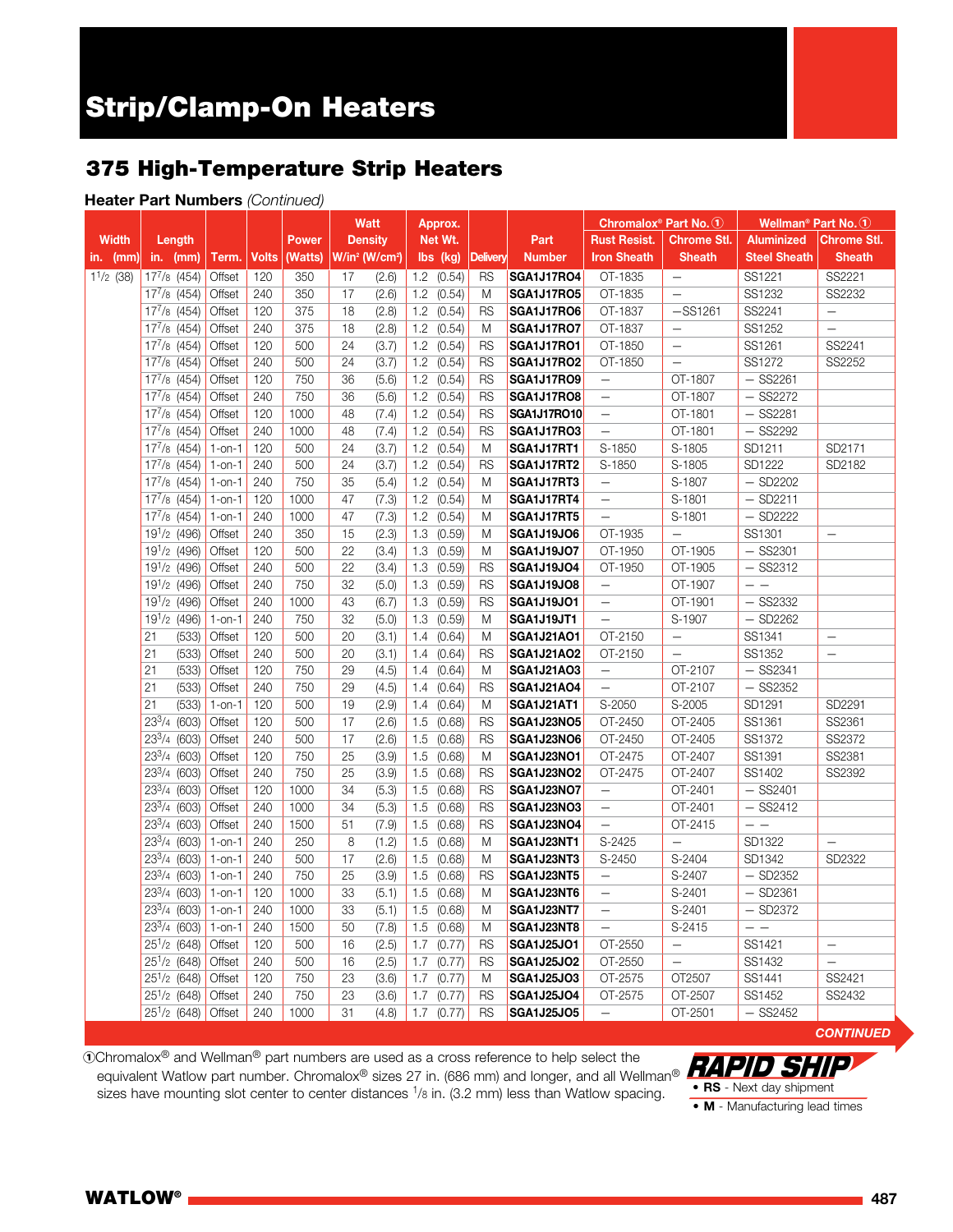#### Heater Part Numbers *(Continued)*

|                |            |                                       |             |              |              |    | Watt              | Approx. |                     |           |                   | Chromalox <sup>®</sup> Part No. (1) |                    | Wellman <sup>®</sup> Part No. (1) |                    |
|----------------|------------|---------------------------------------|-------------|--------------|--------------|----|-------------------|---------|---------------------|-----------|-------------------|-------------------------------------|--------------------|-----------------------------------|--------------------|
| <b>Width</b>   |            | Length                                |             |              | <b>Power</b> |    | <b>Density</b>    |         | Net Wt.             |           | Part              | <b>Rust Resist.</b>                 | <b>Chrome Stl.</b> | <b>Aluminized</b>                 | <b>Chrome Stl.</b> |
| in.<br>(mm)    | in.        | (mm)                                  | Term.       | <b>Volts</b> | (Watts)      |    | $W/in^2 (W/cm^2)$ |         | $\mathsf{lbs}$ (kg) | Delivery  | <b>Number</b>     | <b>Iron Sheath</b>                  | <b>Sheath</b>      | <b>Steel Sheath</b>               | <b>Sheath</b>      |
| $1^{1/2}$ (38) | $26^{3}/4$ | (680)                                 | Offset      | 240          | 700          | 21 | (3.3)             | 1.7     | (0.77)              | <b>RS</b> | <b>SGA1J26NO1</b> | OT-2670                             | —                  | SS1472                            | –                  |
|                | $26^{3}/4$ | (680)                                 | Offset      | 240          | 1000         | 29 | (4.5)             | 1.7     | (0.77)              | <b>RS</b> | SGA1J26NO2        | —                                   | OT-2601            |                                   | SS2472             |
|                | $30^{1/2}$ | (775)                                 | Offset      | 120          | 750          | 19 | (2.9)             | 2.0     | (0.91)              | M         | <b>SGA1J30JO2</b> | OT-3075                             | OT-3007            | SS1481                            |                    |
|                | $30^{1/2}$ | (775)                                 | Offset      | 240          | 750          | 19 | (2.9)             | 2.0     | (0.91)              | <b>RS</b> | <b>SGA1J30JO3</b> | OT-3075                             | OT-3007            | SS1492                            | SS2482             |
|                | $30^{1/2}$ | (775)                                 | $-$ on $-1$ | 240          | 750          | 19 | (2.9)             | 2.0     | (0.91)              | <b>RS</b> | SGA1J30JT1        | S-3075                              | S-3007             | SD1452                            |                    |
|                | $33^{1/2}$ | (851)                                 | Offset      | 240          | 750          | 17 | (2.6)             | $2.2\,$ | (1.0)               | <b>RS</b> | <b>SGA1J33J01</b> | OT-3375                             | OT-3307            | SS1522                            | SS2522             |
|                | $33^{1/2}$ | (851)                                 | $-$ on $-1$ | 240          | 1000         | 22 | (3.4)             | 2.2     | (1.0)               | M         | <b>SGA1J33JT1</b> | —                                   | S-3301             | -                                 | SD2472             |
|                | $35^{7}/8$ | (911)                                 | Offset      | 120          | 1000         | 21 | (3.3)             | 2.3     | (1.0)               | M         | <b>SGA1J35RO4</b> | OT-3610                             | -                  | SS1531                            |                    |
|                | $35^{7}/8$ | (911)                                 | Offset      | 240          | 1000         | 21 | (3.3)             | 2.3     | (1.0)               | <b>RS</b> | <b>SGA1J35RO3</b> | OT-3610                             | -                  | SS1542                            | SS2532             |
|                | $35^{7}/8$ | (911)                                 | Offset      | 240          | 1500         | 31 | (4.8)             | 2.3     | (1.0)               | <b>RS</b> | <b>SGA1J35RO1</b> | $\overline{\phantom{0}}$            | OT-3601            | SS2552                            |                    |
|                | $35^{7}/8$ | (911)                                 | l-on-1      | 240          | 1000         | 21 | (3.3)             | 2.3     | (1.0)               | <b>RS</b> | SGA1J35RT1        | S-3610                              | S-3601             | SD1492                            | SD2492             |
|                | $38^{1/2}$ | (978)                                 | Offset      | 120          | 1000         | 19 | (2.9)             | 2.5     | (1.1)               | M         | <b>SGA1J38JO2</b> | OT-3810                             | OT-3801            | SS1581                            | SS2561             |
|                | $38^{1/2}$ | (978)                                 | Offset      | 240          | 1500         | 29 | (4.5)             | 2.5     | (1.1)               | <b>RS</b> | <b>SGA1J38JO3</b> |                                     | OT-3815            | —                                 | —                  |
|                |            | 42 <sup>1</sup> / <sub>2</sub> (1080) | Offset      | 240          | 1500         | 26 | (4.0)             | 2.8     | (1.3)               | <b>RS</b> | <b>SGA1J42J01</b> |                                     | OT-4315            | SS1632                            | SS2632             |
|                |            | $47^{7}/8$ (1216)                     | Offset      | 240          | 2250         | 34 | (5.3)             | 3.1     | (1.4)               | <b>RS</b> | SGA1J47RO1        | —                                   | OT-4822            | —                                 |                    |

①Chromalox® and Wellman® part numbers are used as a cross reference to help select the equivalent Watlow part number. Chromalox® sizes 27 in. (686 mm) and longer, and all Wellman® sizes have mounting slot center to center distances  $1/8$  in. (3.2 mm) less than Watlow spacing.

Note:  $5/16$  in. x  $1/2$  in. (7.9 mm x 13 mm) mounting slots are supplied on all 375 strip heaters. Note that the Watlow part number specifies that the 375 strip heater includes an aluminized steel sheath. If a special sheath material is required, such as stainless steel, please contact your Watlow representative for material availability.

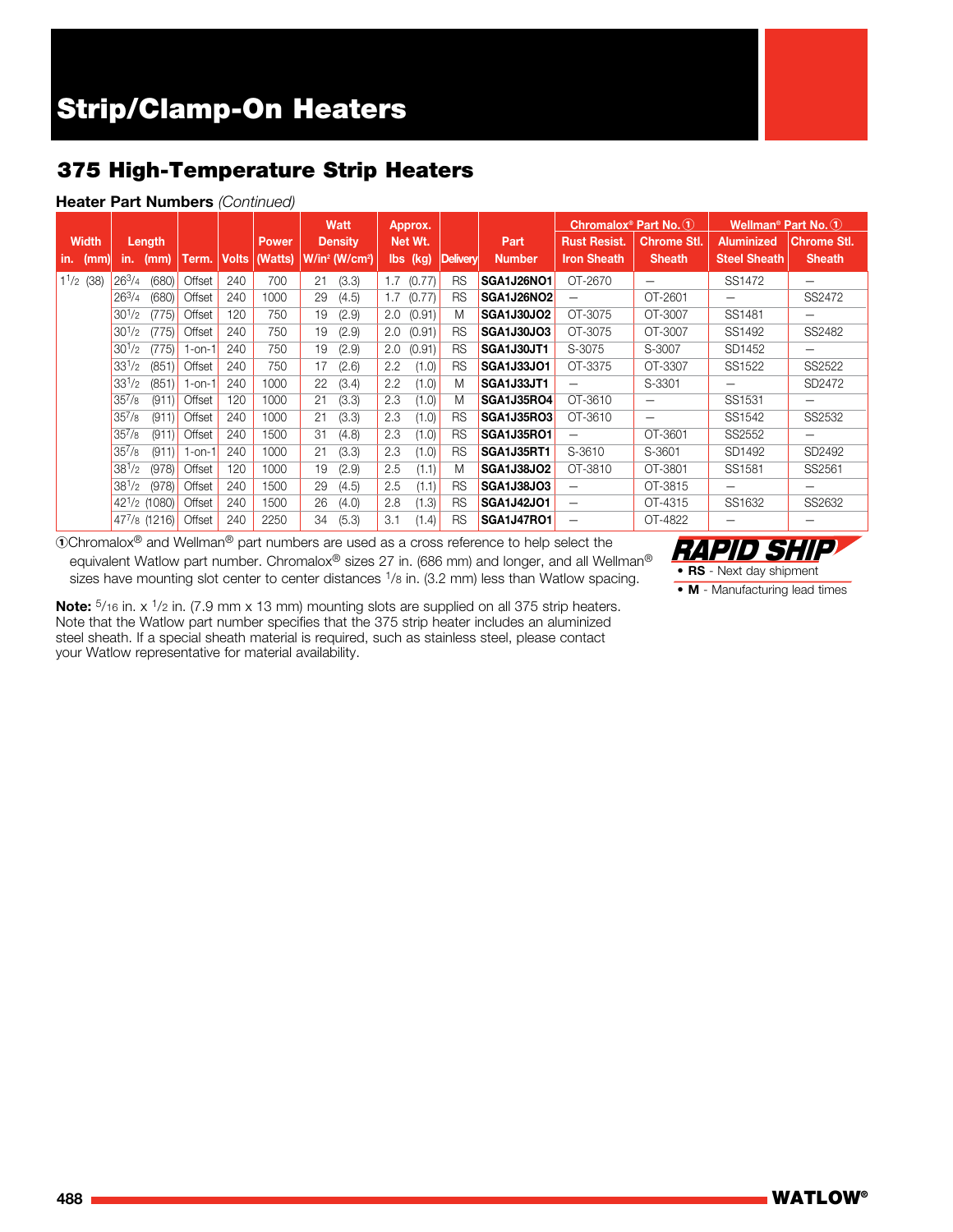# <span id="page-14-0"></span>FIREBAR® Clamp-On Heaters

FIREBAR® heating elements provide added heating performance over standard round tubular heating elements—especially for immersion applications in petroleum based liquids requiring high kilowatts.

The FIREBAR's unique flat surface geometry packs more power in shorter elements and assemblies, along with a host of other performance improvements. These include:

- Minimizing coking and fluid degrading
- Enhancing the flow of fluid past the element's surface to carry heat from the sheath
- Improving heat transfer with a significantly larger boundary layer allowing much more liquid to flow up and across the sheath's surface

FIREBAR elements are available in single- and double-ended constructions with one inch or  $5/8$  inch heights. These two configuration variables make it possible to use FIREBAR elements instead of round tubular elements in virtually all applications.





One-Inch Double-Ended FIREBAR Element and Lead Configurations



5 ⁄8-Inch Double-Ended FIREBAR Element and Lead Configurations

For detailed product and technical data, see the full FIREBAR product section located on pages 93 through 111.